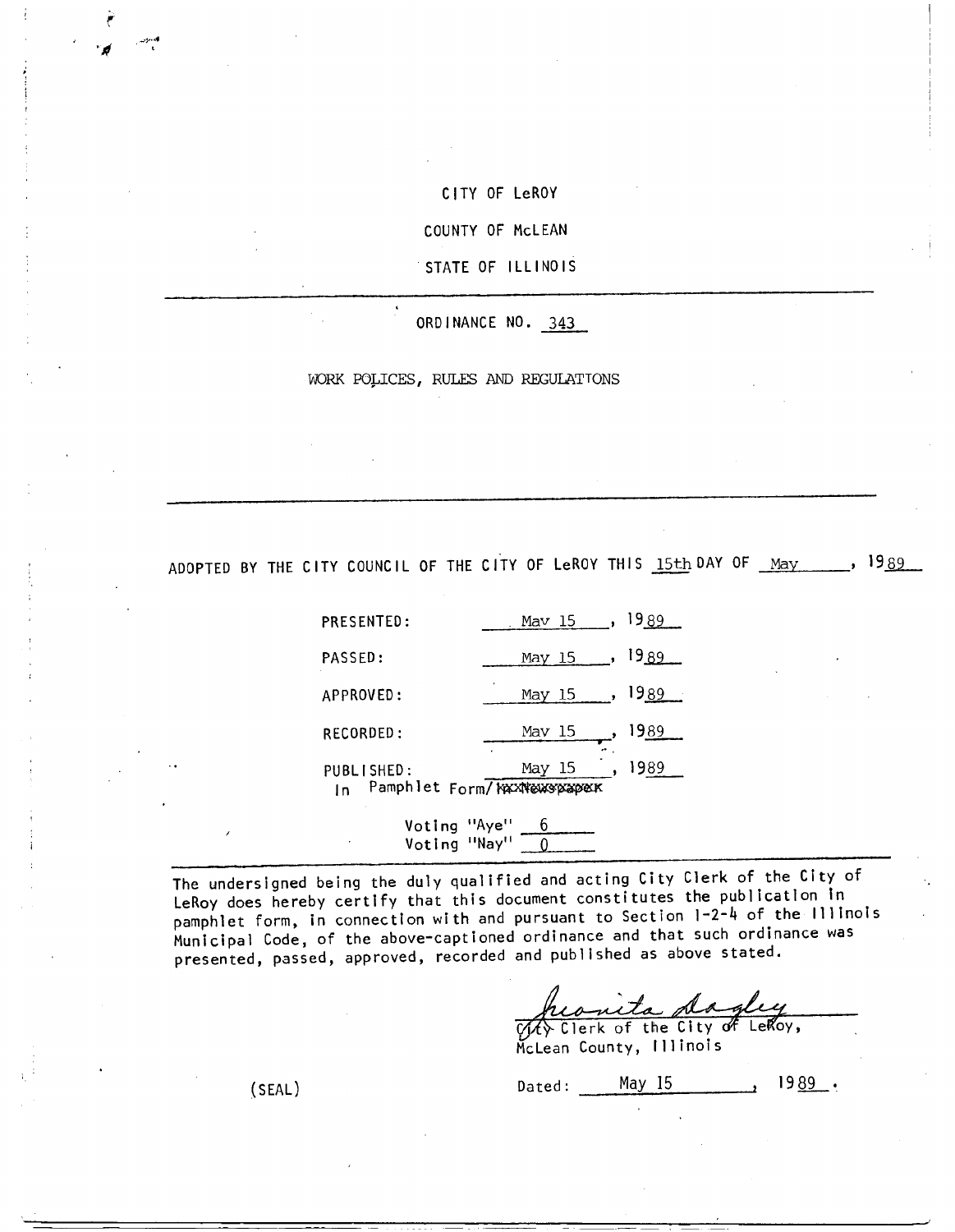## ORDINANCE NO. 343

BE IT ORDAINED by the City Council of the City of Le Roy, McLean County, Illinois in regular session this 15th day of May, 1989, that the following work policies, rules and regulations for City Officers and Employees become effective and in full force May 1, 1989.

## SECTION I. HOLIDAYS AND PERSONAL DAYS

The following holidays will be allowed each officer and full-time employee:

| NEW YEARS DAY | LABOR DAY                                    | CHRISTMAS           |
|---------------|----------------------------------------------|---------------------|
| MEMORIAL DAY  | THANKSGIVING DAY                             | FLOATING HOLIDAY -  |
| 4TH OF JULY   | FRIDAY AFTER THANKSGIVING<br><b>BTRTHDAY</b> | <b>JULY 3, 1989</b> |

Two paid personal days per year. Personal days not accumulative.

Additional three days off for death in immediate family. This will include Mother, Father, Brother, Sister, Husband, Wife, Grandmother, Grandfather, Father-in-law, Mother-in-law. If time off falls in regular scheduled work days, employee will be paid in full for those three days.

The person's birthday must be taken on the date of his birthday. Should the birthday fall on another national holiday, on a Saturday, Sunday or on a day the person is not scheduled to work, the birthday holiday shall be taken on the preceding workday. If the birthday holiday is not faken on the day of the birthday or as designated above. he then **loses** the holiday and there **will be no**  compensation made.

When an authorized holiday or its observed equivalent falls on a employee's regular scheduled workday, the employee shall be excused from work and shall be allowed a regular day's pay provided the employee works the employee's last full unexcused shift preceding the holiday and the employee's first full unexcused shift following the holiday. However, an employee shall not receive a regular day's pay for a holiday if the employee fails to work on such holiday when the employee was so notified before quitting time of the employee's tour of duty on the employee's last scheduled work day preceding the holiday. If an empployee works on an authorized holiday or its observed equivalent, the employee shall, be paid the employee's regular hourly rate for the first eight (8) hours worked.

If a holiday falls on a Saturday, the employee will be allowed Friday off in observance of the holiday. If a holiday falls on a Sunday, the employee will be allowed Monday off in observance of the holiday.

All employees who are required to work to maintain essential services to the City shall be compensated by an additional hour's pay for each hour worked in addition to regular holiday pay. Any employee not scheduled to work, who is required to work due to an emergency situation, shall be compensated at one and one-half  $(1\frac{1}{2})$  times his regular rate of pay in addition to the regular holiday pay -

All overtime to be worked on a holiday shall be at the discretion of the Mayor, or in his absence, the Superintendent of the department and by consultation with the Chairman of the Committee of the Council that is connected with the department.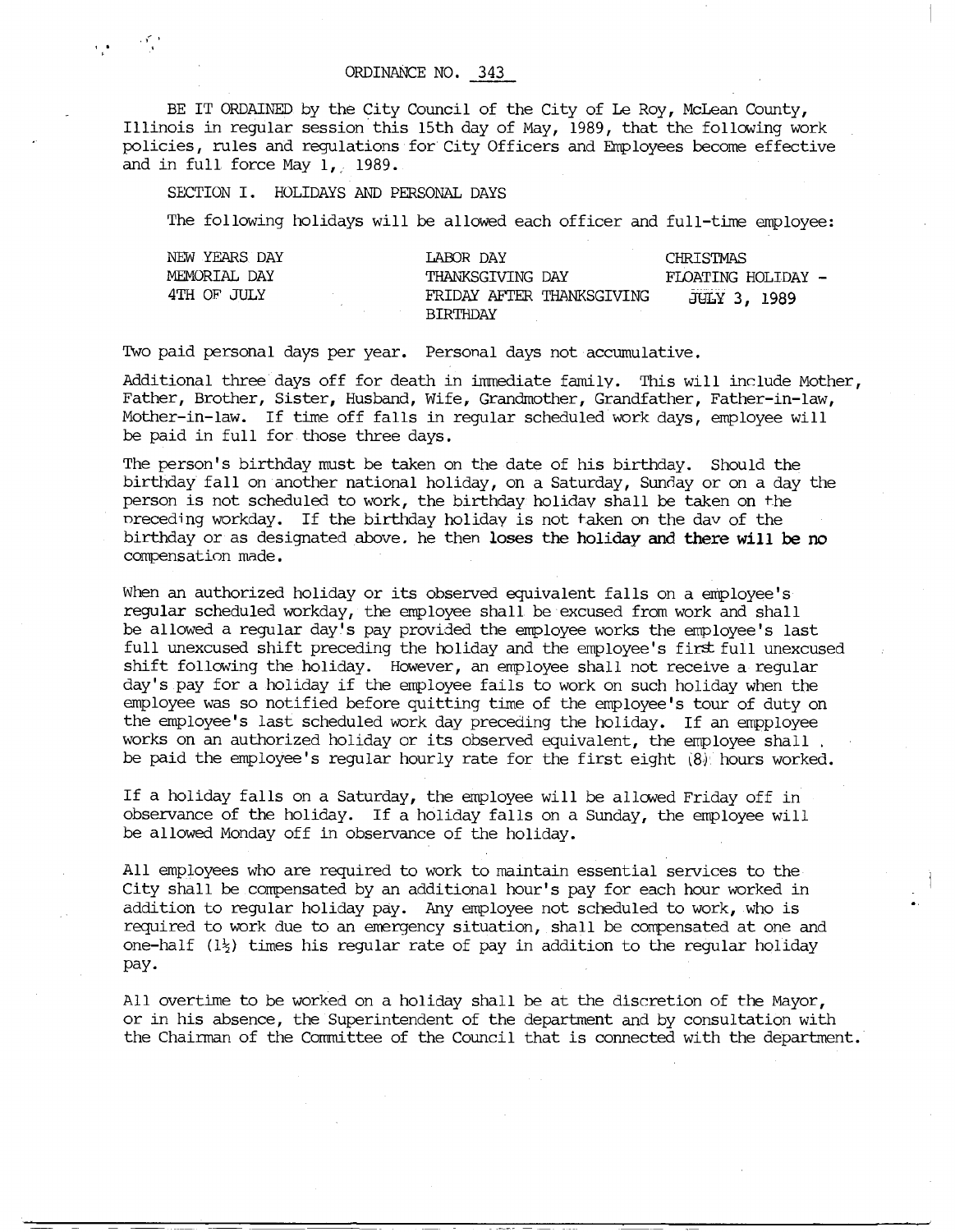ORDINANCE NO. 343 cont.

 $\mathbf{M} \in \mathbb{R}^d$ 

s p

SECTION II. SICK PAY AND INSURANCE COVERAGE FOR FULL-TIME EMPLOYEES

All full-time employees, after two (2) consecutive days of sick leave, must provide the City with a Doctor's statement of illness to qualify the employee for compensation for any additional sick days for the same illness.

A. Seven days sick leave allowance will be granted to all employees each fiscal year. Sick days will accumulate for maximum of thirty (30) days. Employees shall be allowed regular pay at basic rates on scheduled working days absent from duty when incapacitated by illness or physical injury (not compensable, under workmans compensation act)'.

B.: Department heads will approve sick leave absences and the burden of proof will be on the employees. To qualify for sick leave, all employees are required to notify their department Superintendent before the scheduled starting time that day. Failure to do so will result in loss of pay.

C. Any part of an eight (8) hour day will be considered as a day of sick time.

D. Sick days are not to be used as personal time off. Anyone in violation of this policy will relinquish any sick time for the remainder of the fiscal year.

E. The City of Le Roy will pay on all full-time employees health insurance with Dental Clause to a maximum rate of \$3917.88 per family. Any increase beyond this amount will be paid by emplyees. There will be no readjustment if premium fluctuates or salary differential for single person coverage.

F. The City Clerk's health insurance with Dental Clause be will be paid 100% by City for family coverage. Maximum contribution per year to be \$3917.88.

Sick leave is a privilege granted to the employees by the City and is not a right of the employee.

Compensation for sick pay shall be figured on the basis of an eight-hour workday, not on hours worked that would create an overtime situation at the end of forty (40) hours worked.

SECTION III. VACATION TIME

Vacation shall be allowed in accordance with the following schedule:

| After 1 year employment   | 1 week  |
|---------------------------|---------|
| After 2 years employment  | 2 weeks |
| After 8 vears employment  | 3 weeks |
| After 15 years employment | 4 weeks |

All vacations shall be taken and there shall not be allowed the person to work the vacation days and receive additional may or overtime.

Vacation may be taken one day at a time with prior approval of Department head but not to be taken in hours or one-half days due to additional administrative work load.

Only one person may be off at one time from each department.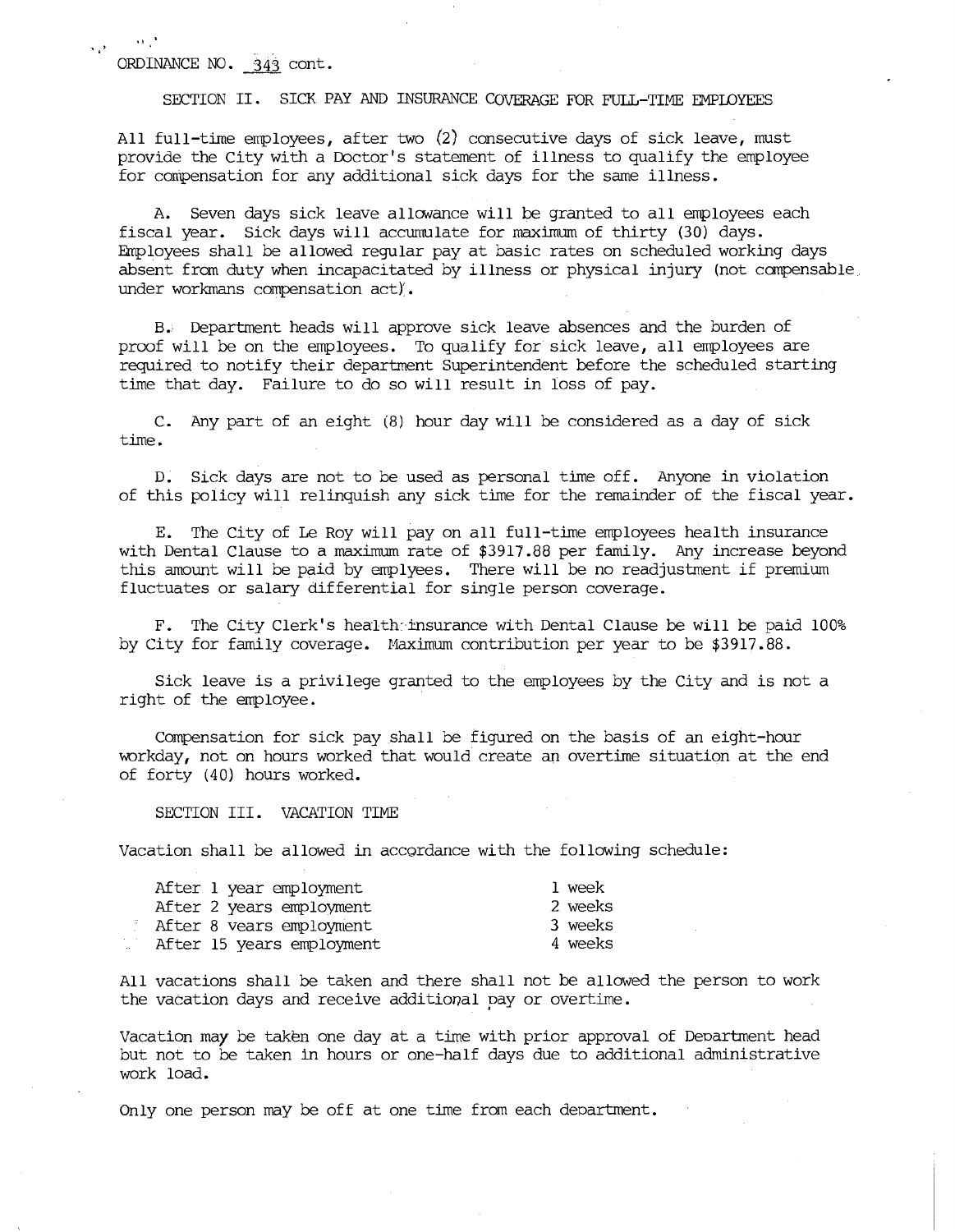## ORDINANCE N0. 343 cont.

Vacation will be allowed on the actual years of employment from the starting date of the person and not on the fiscal year of the City.

Vacation time may be accumulated for two years without loss of time, however; any person with more than fifteen (15) years of employment or four (4) weeks of vacation must get approval of the department head and the majority of the City Council approval to take their vacation all at once due to the hardship it would create in that department.

For definition purposes, vacation time will be figured on an eight-hour workday, forty (40) hour week.

SECTION IV. MISCELLANEOUS

All employees will be required to learn and be trained to operate all machinery and vehicles necessary to their departments daily operation.

All coffee breaks shall be limited to fifteen (15) minutes in the first four (4) hours worked, and fifteen (15) minutes in the second four (4) hours worked. The time for the break shall start from the time the employee leaves the job site and it shall end when he again returns to that same job site or another site as assigned by the Superintendent of that department.

Employees working at the overtime rate shall not qualify for the coffee breaks as outlined above.

No Part-time personnel will be used without consent of Council.

Randy Zimmerman

All new personnel will be approved by the majority of the Council.

BE IT FURTHER ORDAINED that all prior ordinances or portions thereof of this City in conflict herewith be and they are hereby repealed.

PASSED BY the Mayor and City Council of the City of Le Roy, Illinois, on the 15th day of May, 1989.

Aldermen elected: 6 Aldermen present: 6

AYES: Jon Winston, Steve Dean, Gary Builta, Jerry Davis, William Swindle

NAYS: None

iahita Dagley, City Cl $\ell$ rk  $\partial\!\ell$  the City of Le Roy, Illinois

APPROVED BY the Mayor of the City of Le Roy, Illinois this 15th day of May, 1989.

u h

Jack W. Moss, Mayor of the City of Le Roy, Illinois

ATTEST:

(seal)

hanita Dagley, City Clerk of the City of Le Roy, Illinois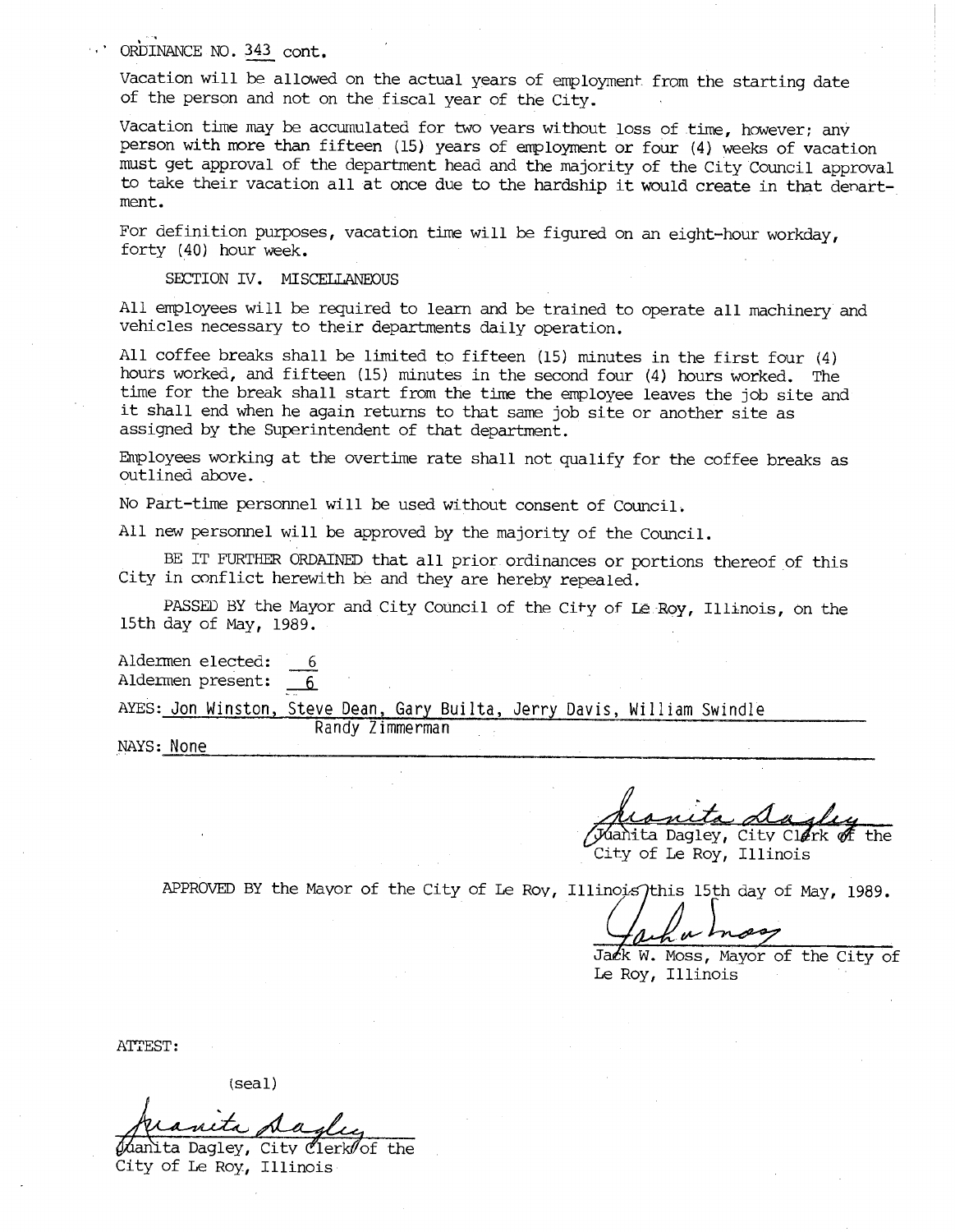## STATE OF ILLINOIS ) SS. COUNTY OF MC LEAN )

 $\zeta_{\rm eff} \sim 10^{12}$ 

I, Juanita Dagley, do herby certify that 1 am the duly qualified and acting City Clerk of the City of Le Roy, McLean County, Illinois, and as such City Clerk that I am the keeper of the records and files of the Mayor and the City Council of said City.

1 do further certify that the foregoing is a true, correct and complete copy of an ordinance entitled:

WORK POLICIES, RULES AND REGULATIONS

That said ordinance was adopted by the Mayor and City Council of the City of Le Roy at a regular meeting on the  $15th$  day of  $\mu$ and that a faithful record of said ordinance has been made in the record books.

In Witness Whereof, I have hereunto set my official hand and seal of office this  $15th$  day of May , 1989.

neta daglez<br>ity Clerk

(Seal)